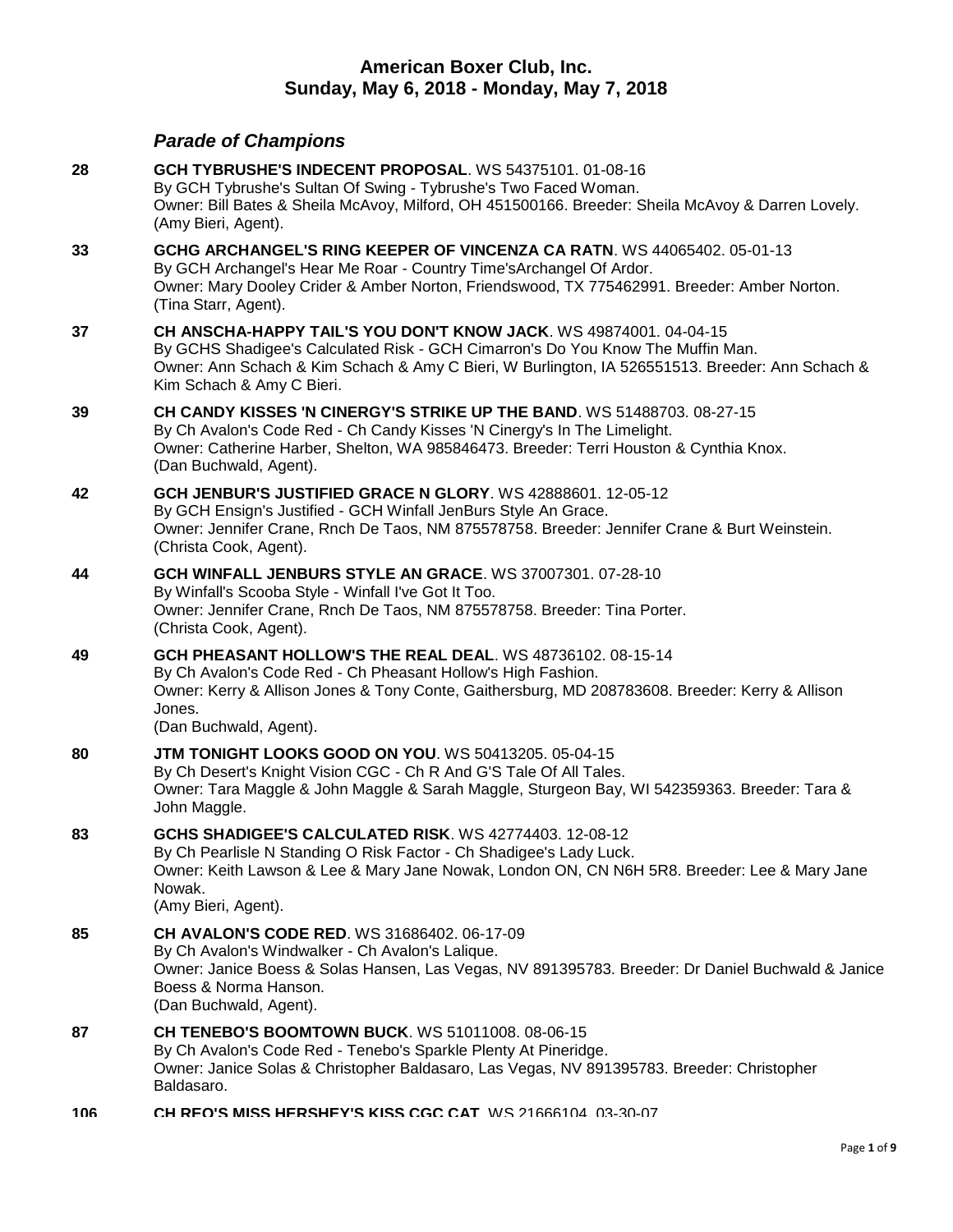By Ch Jaylyn's Hell On Wheels - Ch Bayridge's Circuit Breaker. Owner: Paula Vandervoort, Porter, TX 773658536. Breeder: Sharon Baird.

**110 [CH CT GREAT EXPECTATIONS WINIFRED WILL DO! VCD1 CD RE BN NA HIAS HSBS CGCA](http://infodog.com/my/drlookup2.htm?makc=WS%2039438202&mdog=Ch+CT+Great+Expectations+Winifred+Will+Do!+VCD1+CD+RE+BN+NA+HIAS+HSBS+CGCA&wins=all)**. WS 39438202. 09-02-11 By Marc Del Benicadell - HC CT Shera's Great Expectations VCD1 TDX VST TDU TD AX AXJ NF NJPHSASDHXASMHXBC. Owner: Reegan Ray & Dr William Polonsky, Encinitas, CA 920244538. Breeder: Reegan Ray. **111 [CH ALTAN'S AMBASSADOR TO LEMKO](http://infodog.com/my/drlookup2.htm?makc=WS%2056233405&mdog=Ch+Altan%27s+Ambassador+To+Lemko&wins=all)**. WS 56233405. 12-27-16 By Dusty Road's Perfect World - Sundawn Shine On. Owner: Jessica Kozel-Lemist & Jane Hamilburg-Guy, Wrentham, MA 020931643. Breeder: Alexandra Gav. **112 [PRISM CHERKEI DANCE WITH ME HENRY](http://infodog.com/my/drlookup2.htm?makc=WS%2054319901&mdog=Prism+Cherkei+Dance+With+Me+Henry&wins=all)**. WS 54319901. 07-02-16 By GCHP Cherkei's Dick Tracey - Happy Tail's Star Dancer. Owner: Michelle M Spanel, Eau Claire, WI 547017101. Breeder: Michelle M Spanel. (Michael Shepherd, Agent). **113 [GCH CEDAR'S SON OF A STAR CGC](http://infodog.com/my/drlookup2.htm?makc=WS%2048403202&mdog=GCH+Cedar%27s+Son+Of+A+Star+CGC&wins=all)**. WS 48403202. 10-11-14 By Twinkle Star V. Eurozone - Cedar's One Special Night. Owner: Theresa Mitchell & Crystal Stock, Akron, OH 443123835. Breeder: Crystal Stock. **121 [GCH WIT'S END TE AMO](http://infodog.com/my/drlookup2.htm?makc=WS%2048408903&mdog=GCH+Wit%27s+End+Te+Amo&wins=all)**. WS 48408903. 09-22-14 By Ch Pearlisle N Standing O Risk Factor - Wit's End Total Eclipse. Owner: D & A Kamphenkel & C Haywood, Buffalo, MN 553134957. Breeder: Constance Haywood. (Handler: Stanley Flowers DHG). **125 [CH FAIRVIEWS CRAZY TRAIN](http://infodog.com/my/drlookup2.htm?makc=WS%2040922402&mdog=Ch+Fairviews+Crazy+Train&wins=all)**. WS 40922402. 04-16-12 By Ch Brandiwine If By Chance At Minstrel - Global Let It Be At Fairview. Owner: Katrina Medved, Masontown, PA 154612447. Breeder: Katrina Medved & Kti Jensen. **131 [CH BREHO ALMOST GOT AWAY CGC BN PCD CD RN RATCH FDC](http://infodog.com/my/drlookup2.htm?makc=WS%2041013601&mdog=Ch+Breho+Almost+Got+Away+CGC+BN+PCD+CD+RN+RATCH+FDC&wins=all)**. WS 41013601. 04-15-12 By Ch Storybook Page After Page - GCH Breho Emerson Dream Walkin' RN BN CD. Owner: Suzanne Crites & Brenda Stuckey & Karen Emerson & T Galle, Hot Springs, AR 719132832. Breeder: Suzanne Crites & Brenda Stuckey & Karen Emerson & T Galle. **132 [CH PURE PRIDE'S PURPLE RAIN](http://infodog.com/my/drlookup2.htm?makc=WS%2054188204&mdog=Ch+Pure+Pride%27s+Purple+Rain&wins=all)**. WS 54188204. 04-15-16 By GCHS Wit's End Night Reveler - Ch Pure Pride's Keenen How Can I Refuse. Owner: Audrey & David Kamphenkel, Saint Cloud, MN 563041575. Breeder: Meg Keenen & Steve Stewart & Gina Currier. (Handler: Stanley Flowers DHG). **134 [GCH GLENMERE'S YOU HAD ME AT HELLO AT PRISTINE](http://infodog.com/my/drlookup2.htm?makc=WS%2053897702&mdog=GCH+Glenmere%27s+You+Had+Me+At+Hello+At+Pristine&wins=all)**. WS 53897702. 05-11-16 By Avalon's Justice Of Windsong - Ch Encore's Notoriety. Owner: David & Audrey Kamphenkil & P Holzapfel, Saint Cloud, MN 563041575. Breeder: Pamela Holzapfel. (Handler: Stanley Flowers DHG). **136 [CH STARLYN'S SHE'S GOT THE LOOK](http://infodog.com/my/drlookup2.htm?makc=WS%2046197402&mdog=Ch+Starlyn%27s+She%27s+Got+The+Look&wins=all)**. WS 46197402. 01-26-14 By GCH Ensign's Justified - Ch O'Bravo N Starlyns Desert Sands. Owner: Lisa Asuma & Lynn Carroll-Jerbis, Chardon, OH 440249067. Breeder: Lynn Carroll-Jerbis. **141 [CH PINNACLE'S FAST AND FURIOUS MMS](http://infodog.com/my/drlookup2.htm?makc=WS%2052678501&mdog=Ch+Pinnacle%27s+Fast+And+Furious+Mms&wins=all)**. WS 52678501. 01-09-16 By GCH Cherkei's Dick Tracey - Pinnacle's Sb Crescent City Breeze Mms. Owner: Lisa Malachi & Julie Lawrence & Debbie Schlesinger & Michael Shepherd, Little Rock, AR 722234290. Breeder: Julie Lawrence & Debie Schlesinger & Michael Shepherd. **143 [GCH DC'S SOMETHING TO TALK ABOUT AT CINNRHEE](http://infodog.com/my/drlookup2.htm?makc=WS%2031176203&mdog=GCH+DC%27s+Something+To+Talk+About+At+CinnRhee&wins=all)**. WS 31176203. 08-05-09 By Ch Heart Acre's Stingray Of CinnRhee - Ch DC's Precious Gem Of Shadigee. Owner: Donna Schafer & Jennifer Say, Corfu, NY 140369792. Breeder: Donna & Carl Schafer. **152 CH MARBURL'S [& HAPPY TAILS YOURS TRULY](http://infodog.com/my/drlookup2.htm?makc=WS%2054982701&mdog=Ch+Marburl%27s+&+Happy+Tails+Yours+Truly&wins=all)**. WS 54982701. 05-27-16 By Ch Illyrian's Sharper Image - GCH Jokar's N Happy Tail's Fergalicious. Owner: Amy Bieri & Mary Frances Burleson, Sachse, TX 750483931. Breeder: Mary Frances Burleson &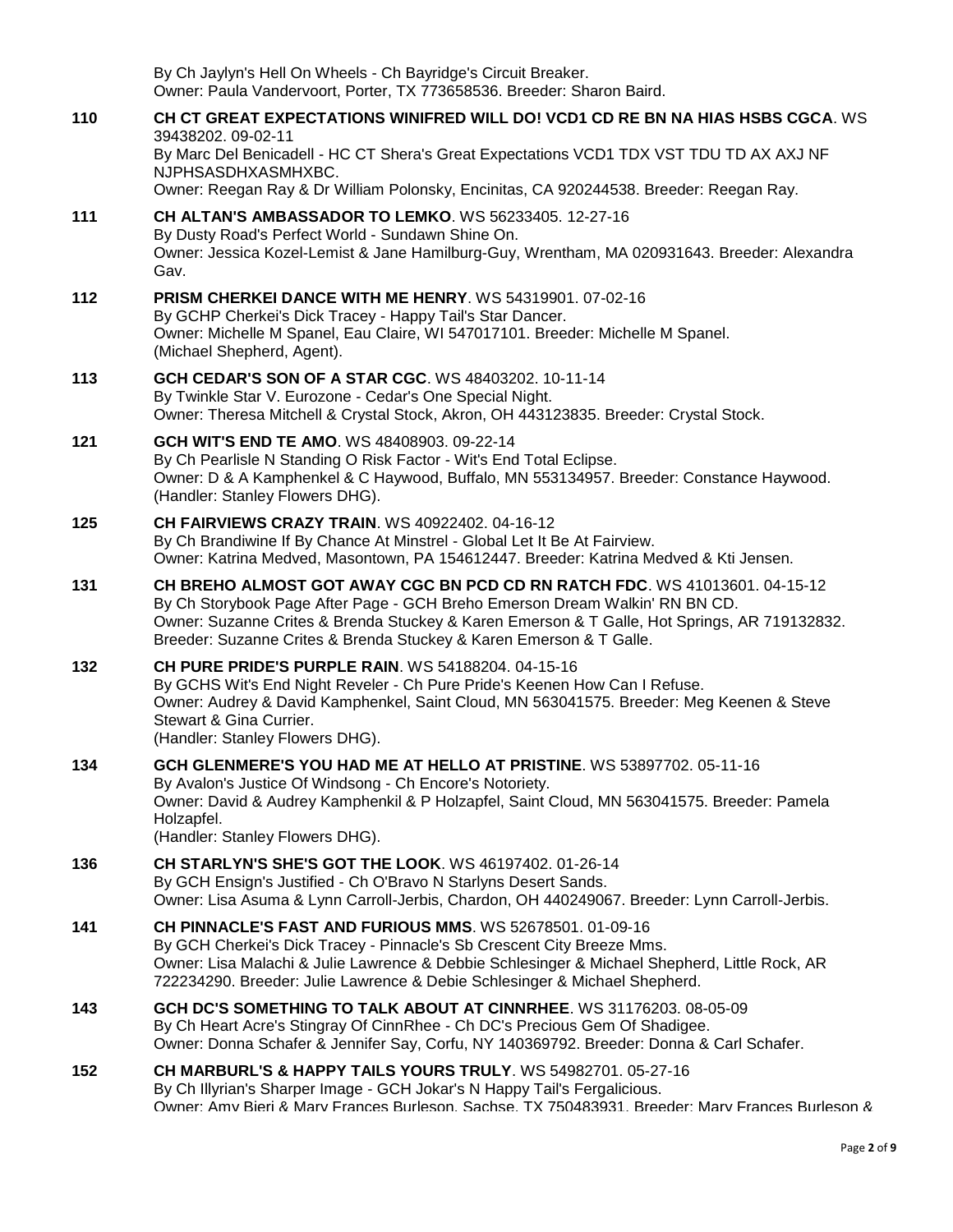Amy C Bieri.

**153 [CH BRANDIWINE FIRST ROUND KNOCKOUT](http://infodog.com/my/drlookup2.htm?makc=WS%2038163101&mdog=Ch+Brandiwine+First+Round+Knockout&wins=all)**. WS 38163101. 06-08-11 By Ch Pheasant Hollow's Macho Camacho - Minstrel's Half O' Chance. Owner: K Jensen & R Smith & J Cook & K Nevius, Easton, MD 216017949. Breeder: Roberta L Smith. **155 [RICO'S BACKFIELD IN MOTION](http://infodog.com/my/drlookup2.htm?makc=WS%2054170205&mdog=Rico%27s+Backfield+In+Motion&wins=all)**. WS 54170205. 06-03-16 By Ch Nantess Just Try It - GCH Rico's Tonic Gives Her Heart To Hot Rod. Owner: Patti Turk & Donna Purichia, Grayslake, IL 600303455. Breeder: Donna M Purichia. (Tess Savage, Agent). **159 [GCHS ROCKET'S OH NO! IT'S DEVO AT FAHNESTOCK](http://infodog.com/my/drlookup2.htm?makc=WS%2053525207&mdog=GCHS+Rocket%27s+Oh+No!+It%27s+Devo+At+Fahnestock&wins=all)**. WS 53525207. 04-24-16 By Twinkle Star V Eurozone - Rocket N Focal Point's Written In The Stars RA CD AX MXJ MF. Owner: Brynn Holic & Frank Holic & Kerry Rodgers, Holmes, NY 125315005. Breeder: Kerry Rodgers. (Carmen N Skinner, Agent). **160 [CH 3R'S 4D ELEANOR SHELBY](http://infodog.com/my/drlookup2.htm?makc=WS%2054414702&mdog=Ch+3R%27s+4D+Eleanor+Shelby&wins=all)**. WS 54414702. 07-26-16 By Dusty Roads Perfect World - Ch 3R's 4D Tin Lizzy. Owner: Ann Teply & Rod Teply, Loup City, NE 688536134. Breeder: Ann Teply & Rod Teply. (Randall Pasbrig, Agent). **162 [GCH MCCOY'S WINSTAR'S ANGELIC HEART](http://infodog.com/my/drlookup2.htm?makc=WS%2048087702&mdog=GCH+McCoy%27s+Winstar%27s+Angelic+Heart&wins=all)**. WS 48087702. 08-28-14 By Ch Silverlane's Excalibur - Ch McCoy's Melt Your Heart. Owner: Teri Underhill, Kenosha, WI 531428352. Breeder: Larry McCoy. **168 [GCHP BREHO FORTUITY SHARED TREASURE CD RN CGC RATO TKI FDC](http://infodog.com/my/drlookup2.htm?makc=WS%2035462201&mdog=GCHP+Breho+Fortuity+Shared+Treasure+CD+RN+CGC+RATO+TKI+FDC&wins=all)**. WS 35462201. 08-22- 10 By Ch Illyrian's Trilogy - Ch Maxlan Breho Treasure Hunter. Owner: Brenda Stuckey & Theresa Galle & June Sutherlin, Jonesboro, LA 712515418. Breeder: June Sutherlin DVM & Brenda Stuckey & Theresa Galle. **173 [CH RICO'S TOUCHDOWN PASS TO PEPRHL BN RN TKI CGC](http://infodog.com/my/drlookup2.htm?makc=WS%2054170206&mdog=Ch+Rico%27s+Touchdown+Pass+To+Peprhl+BN+RN+TKI+CGC&wins=all)**. WS 54170206. 06-03-16 By Ch Nantess Just Try It - GCH Rico's Tonic Gives Her Heart To Hot Rod. Owner: Sue Ann Thompson & Donna Purichia, North Liberty, IA 523179540. Breeder: Donna M Purichia. **178 [CH WILD CHILD'S SUGARPLUM FAIRY](http://infodog.com/my/drlookup2.htm?makc=WS%2049302302&mdog=Ch+Wild+Child%27s+Sugarplum+Fairy&wins=all)**. WS 49302302. 12-20-14 By Ch Telstar's Razzle Dazzle "Bazzle" - Bandit's Wild Child. Owner: Tamara Martin, Murrieta, CA 925627330. Breeder: Patricia Weaver & Richard Weaver. **183 [GCH TIMELINES O'HENRY DON'T LET ME DOWN](http://infodog.com/my/drlookup2.htm?makc=WS%2054086102&mdog=GCH+Timelines+O%27Henry+Don%27t+Let+Me+Down&wins=all)**. WS 54086102. 05-21-16 By GCH Cherkie's Dick Tracy - GCH Katandy's Time To Shine. Owner: Cynthia Halloran, Severna Park, MD 211463300. Breeder: Cynthia Halloran. (Zachery Helmer, Agent). **191 [GCH VINTAGE'S TRIAL BY COMBAT CGC TKN](http://infodog.com/my/drlookup2.htm?makc=WS%2048442101&mdog=GCH+Vintage%27s+Trial+By+Combat+CGC+TKN&wins=all)**. WS 48442101. 10-10-14 By GCH Ho-Pa's Grand Slam - Vintage N Ablaze Stolen Fire. Owner: Sarah Moore & MacKenzie Moore, Ennis, MT 597291515. Breeder: Sarah Moore & MacKenzie Moore & Katrina Sun. **207 [CH CAN-CIA N MARBURL'S THE LAST OUTLAW](http://infodog.com/my/drlookup2.htm?makc=WS%2051156603&mdog=Ch+Can-Cia+N+Marburl%27s+The+Last+Outlaw&wins=all)**. WS 51156603. 07-10-15 By GCH Marburl And Illyrian's Lone Ranger - GCH McCoy's And Can-Cia's Cross My Hart. Owner: Mary Frances Burleson & Karen Mott & Sherry Canciamille, Montague, MI 494379746. Breeder: Sherry Canciamille & Joanne Kaiser & Katharina Gatz & Larry McCoy. **216 [CH INSPIRATION'S RED CARPET ARM CANDY CGC](http://infodog.com/my/drlookup2.htm?makc=WS%2046462902&mdog=Ch+Inspiration%27s+Red+Carpet+Arm+Candy+CGC&wins=all)**. WS 46462902. 01-22-14 By Ch Firestar's Indian Outlaw - Ch Inspiration's Pop Star. Owner: Sandra Johnson & Gina Freer, Lemont, IL 604394633. Breeder: Gina Freer & Joleena Young. **223 [CH CHARRON'S RUMOR HAS IT STARTED AT DARB](http://infodog.com/my/drlookup2.htm?makc=WS%2046642812&mdog=Ch+Charron%27s+Rumor+Has+It+Started+At+Darb&wins=all)**. WS 46642812. 03-08-14 By Ch Panyack's Just Jacob RN - GCH Shaddai N Charron's Double Edged Sword. Owner: Michelle Baker, Milan, IL 612644059. Breeder: Michelle Baker & Darlene Strohbehn. **226 [CH IRONDALE'S MOMENT FOR LIFE](http://infodog.com/my/drlookup2.htm?makc=WS%2040317001&mdog=Ch+Irondale%27s+Moment+For+Life&wins=all)**. WS 40317001. 03-08-12 By GCH Duba-Dae's Who's Your Daddy - Fanfare N' Sonoran's Bare Naked Lady. Owner: Brenda Vrooman & Wendy Bettis, Bossier City, LA 711115622. Breeder: Ann M Bowers & Mollie Smith.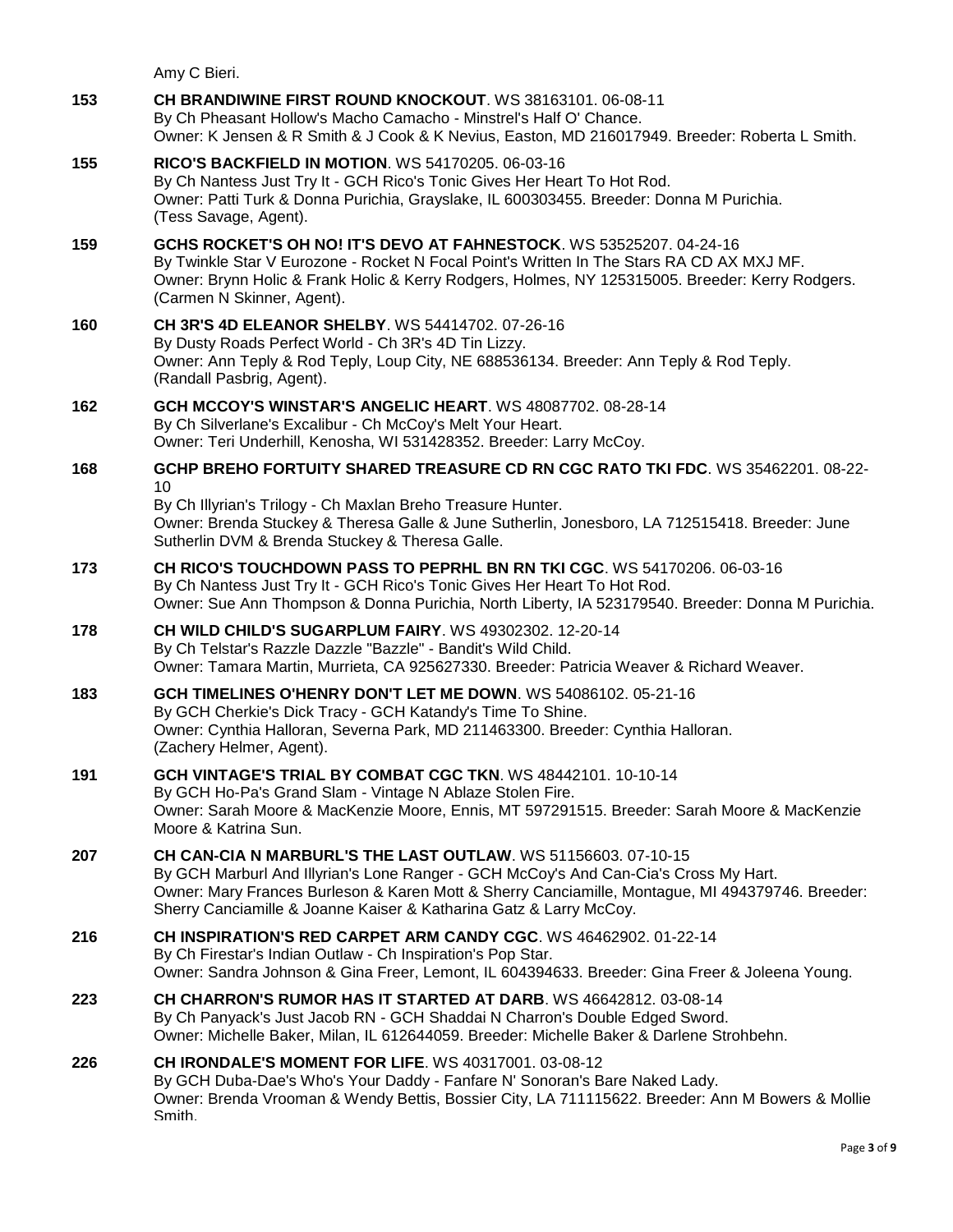|     | (Michael Shepherd, Agent).                                                                                                                                                                                                                                                                         |
|-----|----------------------------------------------------------------------------------------------------------------------------------------------------------------------------------------------------------------------------------------------------------------------------------------------------|
| 227 | CH KP N CHERKEI'S HARD EVIDENCE. WS 54401602. 07-16-16<br>By GCH Cherkei's Dick Tracey - Ch Kp's Turning Me On.<br>Owner: C & K Robbins & D Schlesinger & J Lawerence & K Paulson, Tybee Island, GA 313282872.<br>Breeder: Keri Paulson.<br>(Michael Shepherd, Agent).                             |
| 228 | CH WILDCREST'S WALKING ON SUNSHINE. WS 50187402. 03-30-15<br>By Ch Bentbrook's Image Of Highnoon - Ch Irondale's Moment For Life.<br>Owner: Brenda Vrooman, Bossier City, LA 711115622. Breeder: Brenda Vrooman & Wendy Bettis.                                                                    |
| 229 | <b>GCHP CHERKEI'S DICK TRACEY. WS 40283403. 07-05-11</b><br>By Ch Summer's Blackjack Of Shadigee - Reannon Cherkei Just Press Play.<br>Owner: Cheryl & Keith Robbins, Tybee Island, GA 313282872. Breeder: Cheryl & Keith Robbins &<br>Marjorie Ross.<br>(Michael Shepherd, Agent).                |
| 231 | CH MEL-O-D'S I LOVE TO TELL THE STORY. WS 38840604. 09-10-11<br>By Ch Bentbrooks Texas Trooper - Ch Mel-O-D's Right As Rain.<br>Owner: Bessie O Houck, Seaford, DE 199736741. Breeder: Melody Clementz.<br>(Beth Davis, Agent).                                                                    |
| 235 | <b>CH PIEUTKA'S JJ'S DON'T TREAD ON ME. WS 31406205, 08-05-09</b><br>By GCH Amity Hall's All About Me RN - Ch Pieutka's JJ's Hebeca Nhaya.<br>Owner: Jennifer M Pisarchick, Coaldale, PA 182181127. Breeder: Jennifer M Pisarchick.                                                                |
| 236 | GCH SAVOY SICILIAN LOVE ME THUNDER CGC TKI RN. WS 52347504. 12-26-15<br>By Haberl's Love Over Gold CDX GN RE CA - Savoy Sicilian Thunder Bunny.<br>Owner: Michele Valente & BJ Barnhart, Oviedo, FL 327654802. Breeder: Wendy Mayhall.                                                             |
| 237 | GCHS KT'S FRIENDLY PERSUASION. WS 50920504. 06-25-15<br>By Ch Encore's Judgment Day - Ch KT's Creme De Cacao.<br>Owner: Lynn Schaefer & Sue Driscoll, Belvidere, IL 610087010. Breeder: Sue Driscoll & Lynn Schaefer.<br>(Tessie Savage, Agent).                                                   |
| 239 | <b>CH STRAWBERRY'S DOING IT MY WAY. WS 56771103. 04-01-17</b><br>By GCHG Irondale's Look At Me Now - GCH Strawberry's Golden Cinnibon.<br>Owner: Zelma Goodman, Yorba Linda, CA 928872554. Breeder: Bruce E Voran & Judith T Voran.<br>(Wendy Bettis, Agent).                                      |
| 240 | RICO'S TAKE A CHANCE ON ME. WS 54170202. 06-03-16<br>By Ch Nantess Just Try It - GCH Rico's Tonic Gives Her Heart To Hot Rod.<br>Owner: Donna Marietta Purichia, Indianapolis, IN 462402633. Breeder: Donna M Purichia.<br>(Tessie Savage, Agent).                                                 |
| 242 | <b>CH BRITLYN'S GAME ON CAA. WS 46878802. 03-22-14</b><br>By GCHS Tybrushe's Ain't No Saint - Britlyn's Steel Magnolia.<br>Owner: Kathrynann Sarvinas & Gary Sarvinas & Raynetta Buchholz, Catonsville, MD 212284742.<br>Breeder: Raynetta Buchholz.<br>(Brooke Moyer, Agent).                     |
| 243 | <b>CH BRAUN'S KING OF THE ROAD CD CGCA. WS 46190001, 02-01-14</b><br>By GCH Katandy's Fast Forward - Braun's Lady Camilla.<br>Owner: Chris & Cheryl Brown, Hanover, PA 173318882. Breeder: Chris & Cheryl Brown.                                                                                   |
| 244 | <b>CH WEST SHORE'S STAND AT THE TOP. WS 43349101. 03-14-13</b><br>By Ch Illyrian And Marburl's Hail To The Chief - GCH Can-Cia's Stand Up And Deliver For West Shores.<br>Owner: K Mott & S Canciamille & G Kanwischer, Montague, MI 494379746. Breeder: K Mott & S<br>Canciamille & G Kanwischer. |
| 250 | <b>CH ENCORE'S XQUISITE. WS 50141502. 03-17-15</b><br>By Ch Encore's Matrix - Encore's Undeniable.<br>Owner: Kimberley Dye & Cheryl A Cates, Pilesgrove, NJ 080983320. Breeder: Cheryl A Cates.                                                                                                    |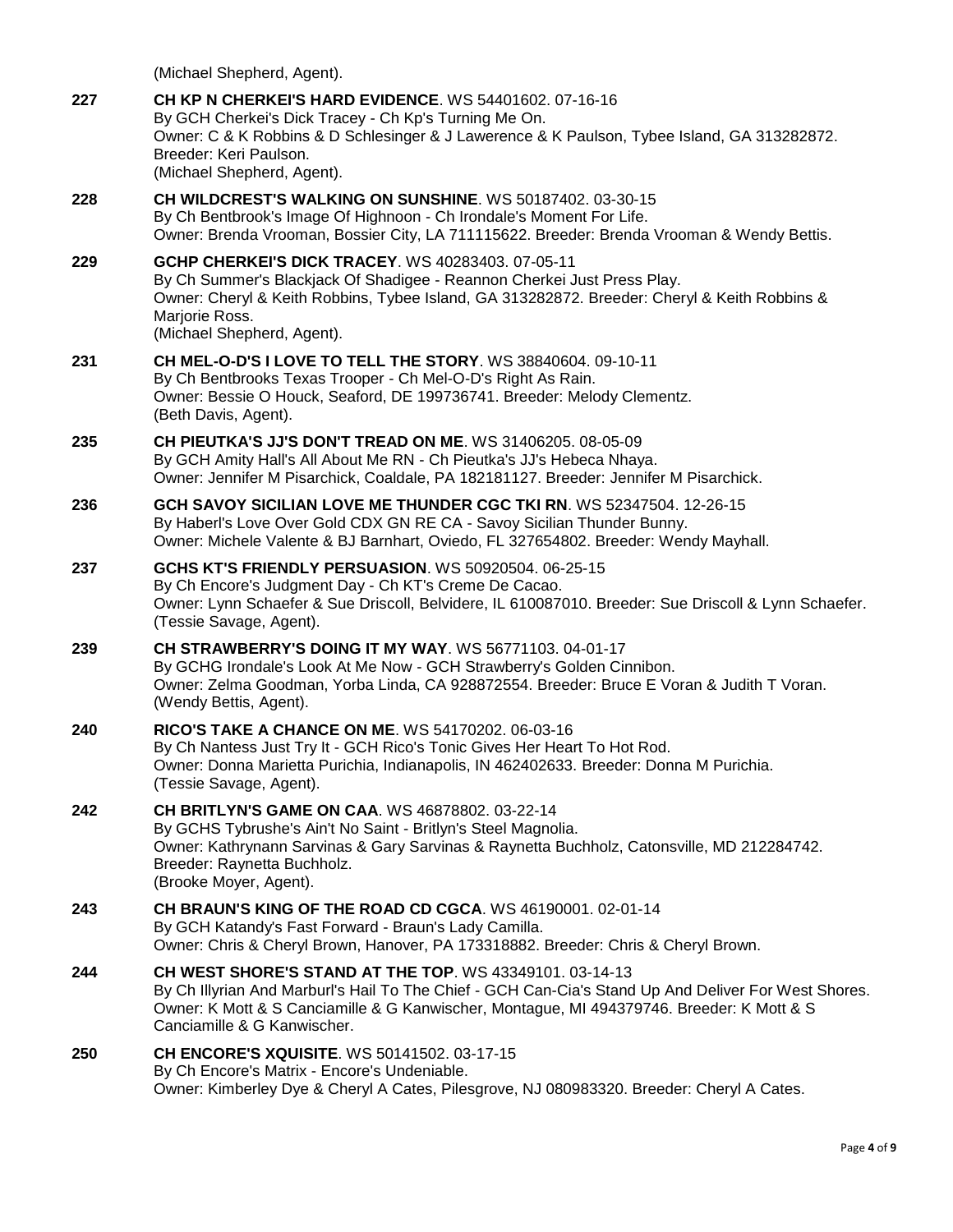| 252 | <b>GCHG ENCORE'S MIMOSA. WS 45587803. 10-01-13</b><br>By Ch Encore's Ferrari - Encore's Fascination.<br>Owner: Dave Sparks & Kimberley Dye & Cheryl A Cates, Pilesgrove, NJ 080983320. Breeder: Cheryl A<br>Cates.                                                                                                                    |
|-----|---------------------------------------------------------------------------------------------------------------------------------------------------------------------------------------------------------------------------------------------------------------------------------------------------------------------------------------|
| 255 | CH RICO'S PUT ME IN COACH. WS 54170201. 06-03-16<br>By Ch Nantess Just Try It - GCH Rico's Tonic Gives Her Heart To Hot Rod.<br>Owner: Donna Marietta Purichia, Indianapolis, IN 462402633. Breeder: Donna Marietta Purichia.<br>(Tessie Savage, Agent).                                                                              |
| 256 | <b>CH CINNIBON'S SHE'S THE ONE. WS 55292501. 10-24-16</b><br>By Ch Cinnibon's Know When To Hold'Um - Cinnibon And Tara Farms Black Emerald.<br>Owner: Gloria Bracchetti & Bonni Wagaman & Ernest Perry, Campbellville ON, CN L0P 1B0. Breeder:<br>Carol Nieblas & Bonnie Wagaman.<br>(Kimberly Calvacca, AKC Registered Handler AKC). |
| 257 | <b>CH NANTESS DRIZZLING ZEPPOLE AT RICOS.</b> WS 53126001. 02-17-16<br>By GCHG Nantess Foolin Around - Ch Rico's Royal Nantess Kiss This.<br>Owner: Nancy Savage & Donna Purichia & Tessie Savage, Table Grove, IL 614829619. Breeder: Nancy<br>Savage & Tessie Savage & Donna Purichia.                                              |
| 258 | CH 4M'S SHAME ON ME CD RN OJ OF CGC. WS 51377704. 08-09-15<br>By GCHP CherKei's Dick Tracey - GCH Cinnibon N 4M's Shameless.<br>Owner: Todd & Sherry Buchla, Marietta, GA 300641224. Breeder: Suzanne & Alfred Rodriguez & Bonnie<br>Wagaman.<br>(Michael Shepherd, Agent).                                                           |
| 262 | GCH CINNIBON'S BEDROCK BOMBSHELL. WS 51709601, 10-08-15<br>By Ch Cinnibon's Know When To Hold'Um - Cinnibon's Sweet Sensation.<br>Owner: Keith & Cheryl Robbins & Bonnie Wagaman & Debbie Caywood, Aubrey, TX 762274241.<br>Breeder: Bonnie Wagaman & Nicole Manna.<br>(Michael Shepherd, Agent).                                     |
| 271 | <b>GCH GALAROC N EWING'S SHOWDOWN. WS 37253801. 04-05-11</b><br>By Ch Ewing's Maverick Of Maxl - Ch DLG Rainbow's End.<br>Owner: Michelle Rocca & Donna Galante & Mark Ewing & Janet Ewing, San Jose, CA 951204637.<br>Breeder: Michelle Rocca & Donna Galante & Lori McClain.<br>(Kimberlie Steele-Gamero, Agent).                   |
| 275 | CH LISTONS PARIANO VIEW TO A KILL. WS 57453601. 02-15-17<br>By Ch Liston's Hi Tech Golden Icon - Liston's Vida.<br>Owner: Antonio & Slavia Pariani & Lisa & Anthony Spohn, Summerfield, FL 344914934. Breeder: Lisa<br>Spohn & Antonio Pariano.<br>(Danny Sanchez, Agent).                                                            |
| 284 | CH WOODSIDE'S HYPNOTIC GOLD FORTUNE. WS 54246001. 06-04-16<br>By GCHS Shadigee's Calculated Risk - GCH Woodside's Ride My Wave CA.<br>Owner: Todd & Heidi Dutoi, South Bend, IN 466289608. Breeder: Todd & Heidi Dutoi.<br>(Sherry Canciamille, Agent).                                                                               |
| 286 | <b>GCH WOODSIDE'S RIDE MY WAVE CA. WS 39916202, 01-30-12</b><br>By Ch Briteway's Cool Hand Luke RA - Early Dawn Blaze.<br>Owner: Todd & Heidi Dutoi, South Bend, IN 466289608. Breeder: Todd & Heidi Dutoi.<br>(Sherry Canciamille, Agent).                                                                                           |
| 288 | <b>CH KT'S CREME DE CACAO.</b> WS 37973401. 07-12-11<br>By Korbel's Totally Exposed - GCH Foxen's Sassy Little Lady.<br>Owner: Sue Driscoll & Lynn Schaefer, Belvidere, IL 610087010. Breeder: Sue Driscoll & Lynn Schaefer &<br>Janet Kraus.<br>(Tessie Savage, Agent).                                                              |
| 296 | GCH EMERSON BREHO TRICKY MISS MAGIC CGC. WS 47635105. 06-10-14<br>By GCH Illyrian And Marburl's Hail To The Chief - Ch Breho Emerson VooDoo Doll.<br>Owner: Kimberly & Hal Folander, Bethlehem, PA 180173780, Breeder: Karen Emerson & Brenda Stuckev                                                                                 |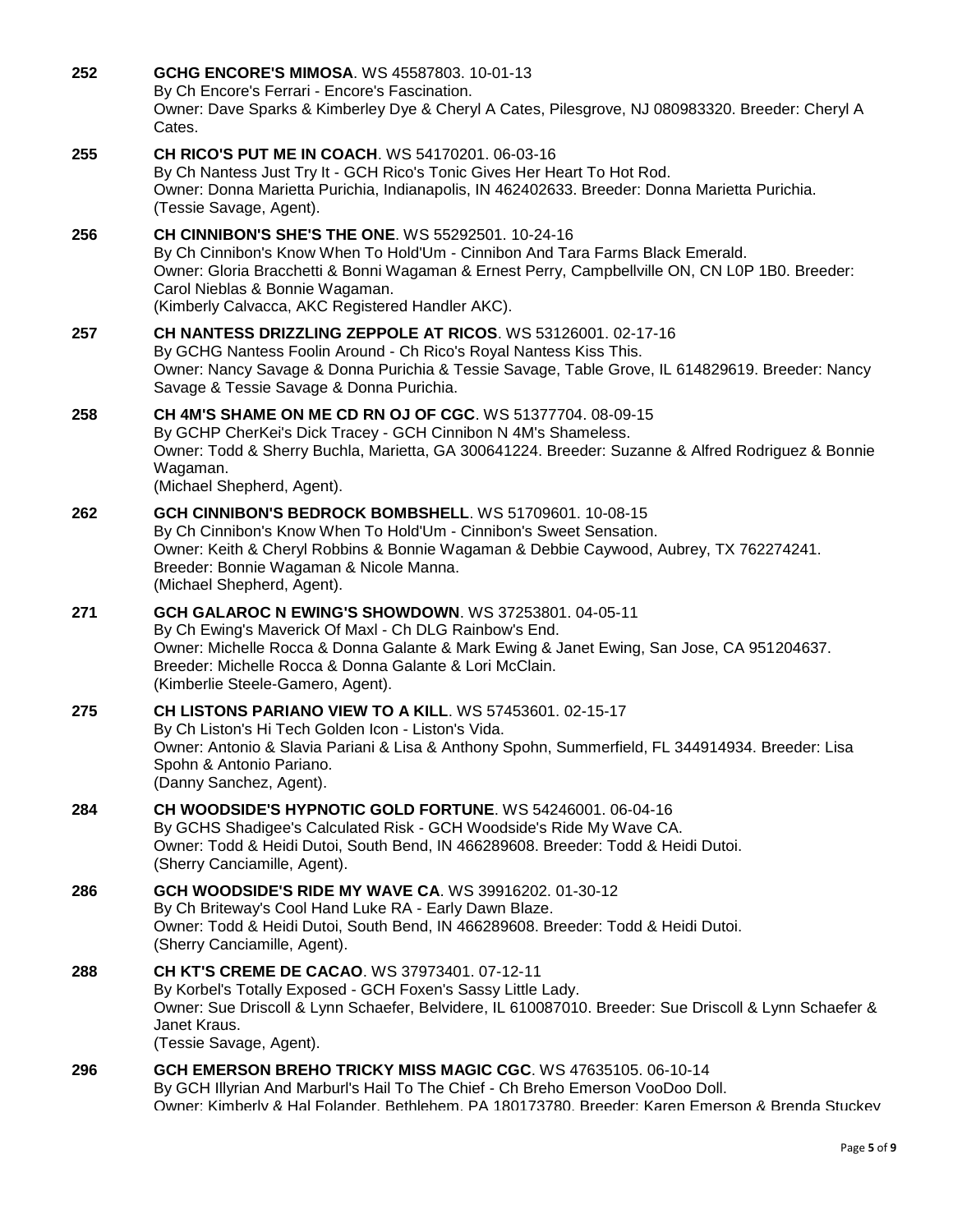& Terri Galle.

**305 [GCH LISTON'S HI-TECH DA VINCI CODE](http://infodog.com/my/drlookup2.htm?makc=WS%2047922203&mdog=GCH+Liston%27s+Hi-Tech+Da+Vinci+Code&wins=all)**. WS 47922203. 04-11-14 By Ch Hi-Tech's Johnny J Of Boxerton - Ch Liston's Lucky Charm. Owner: Dr & Mrs William Truesdale & Lisa & Tony Spohn, Seekonk, MA 027713943. Breeder: Lisa Spohn. (Kimberly Calvacca, AKC Registered Handler AKC). **310 [GCH GALAROC'S GOING OUT LIKE THAT](http://infodog.com/my/drlookup2.htm?makc=WS%2048466503&mdog=GCH+Galaroc%27s+Going+Out+Like+That&wins=all)**. WS 48466503. 09-07-14 By GCH Galaroc N Ewing's Showdown - Ch Maxl's Bombshell. Owner: Brad & Michelle Rocca & Jack & Donna Galante, San Jose, CA 951204637. Breeder: Brad & Michelle Rocca & Jack & Donna Galante. (Kimberlie Steele-Gamero, Agent). **335 [CH SUNCHASE'S TRADE SECRET CD RA AX AXJ CGCA PCD BN GN TKI](http://infodog.com/my/drlookup2.htm?makc=WS%2049906102&mdog=Ch+Sunchase%27s+Trade+Secret+CD+RA+AX+AXJ+CGCA+PCD+BN+GN+TKI&wins=all)**. WS 49906102. 03-03-15 By GCH Happy Tail's Kit Kat Saves The Day And Steals A Heart - Sunchase's Smoke And Mirrors. Owner: Tracy Hendrickson & Rhoda Brouillette, Broken Arrow, OK 740129426. Breeder: Tracy Hendrickson & Rhoda Brouillette. **354 [CH WOODSIDES TAKE A LOOK AT THIS](http://infodog.com/my/drlookup2.htm?makc=WS%2046269701&mdog=Ch+Woodsides+Take+A+Look+At+This&wins=all)**. WS 46269701. 12-18-13 By Ch McCoy's Hide Your Hearts - Early Dawn Blaze. Owner: Heidi Dutoi & Todd Dutoi, South Bend, IN 466289608. Breeder: Todd & Heidi Dutoi. (Amy Bieri, Agent). **379 [GCH IRONDALE'S THUNDERSTRUCK](http://infodog.com/my/drlookup2.htm?makc=WS%2056092401&mdog=GCH+Irondale%27s+Thunderstruck&wins=all)**. WS 56092401. 11-02-16 By Ch Marburl's Hidalgo - Ch Irondale's Moment For Life. Owner: James Bettis & Wendy Bettis, Riverside, CA 925085084. Breeder: Brenda Vrooman & Wendy Bettis. **381 [GCHG IRONDALE'S LOOK AT ME NOW](http://infodog.com/my/drlookup2.htm?makc=WS%2037185301&mdog=GCHG+Irondale%27s+Look+At+Me+Now&wins=all)**. WS 37185301. 03-13-11 By GCH Duba Dae's Who's Your Daddy - GCH Gingerbread's Christmas Cookie. Owner: James Bettis & Wendy Bettis, Riverside, CA 925085084. Breeder: Lenore Ryan & Wendy Bettis. **385 [GCHP IRONDALE'S JUST A GOOD OLE BOY](http://infodog.com/my/drlookup2.htm?makc=WS%2049996802&mdog=GCHP+Irondale%27s+Just+A+Good+Ole+Boy&wins=all)**. WS 49996802. 02-10-15 By Ch Murbe Chew Irondale Just Josh - GCHP Fantom's Power Play Goal. Owner: Myrna Kalho & Ashley Kalho, Fox Island, WA 983339773. Breeder: James & Wendy Bettis & M & S Hemsath. (Wendy Bettis, Agent). **398 [BRITLYN N GOSS' PASSIONATE DREAM](http://infodog.com/my/drlookup2.htm?makc=WS%2054341602&mdog=Britlyn+N+Goss%27+Passionate+Dream&wins=all)**. WS 54341602. 08-06-16 By GCH Ivylane Ruffianl Tree Shaker CA - Ch Britlyn's Puttin' On The Glitz @ Goss CA. Owner: Raynetta Buchholz & Lisa Goss, Greensboro, NC 274068213. Breeder: Lisa Goss & Raynetta Buchholz. **402 [GCH IRONDALE'S SWEET TEMPTATION](http://infodog.com/my/drlookup2.htm?makc=WS%2049581102&mdog=GCH+Irondale%27s+Sweet+Temptation&wins=all)**. WS 49581102. 02-14-15 By GCH Irondale's Look At Me Now - Ch Cinnibon's Smile For The Princess Of Genuwine. Owner: James Bettis & Wendy Bettis, Riverside, CA 925085084. Breeder: Bonnie Wagaman. **403 [GCH ROSEHILL'S PRIME TIME CRUSADER](http://infodog.com/my/drlookup2.htm?makc=WS%2038533208&mdog=GCH+Rosehill%27s+Prime+Time+Crusader&wins=all)**. WS 38533208. 09-03-11 By Ch Telstar's Dixie Land Band - Sadie My Lady Of Rosehill. Owner: David & Lori & Madison Rose, Temecula, CA 925922988. Breeder: David & Lori Rose. **415 [CH RICO'S COUNT ON ME AT NANTESS](http://infodog.com/my/drlookup2.htm?makc=WS%2054170204&mdog=Ch+Rico%27s+Count+On+Me+At+Nantess&wins=all)**. WS 54170204. 06-03-16 By Ch Nantess Just Try It - GCH Rico's Tonic Gives Her Heart To Hot Rod. Owner: Nancy & Tessie Savage & Donna Purichia, Table Grove, IL 614829619. Breeder: Donna M Purichia. **444 [CH NANTESS LOOK WHAT'S GOING DOWN](http://infodog.com/my/drlookup2.htm?makc=WS%2051731702&mdog=Ch+Nantess+Look+What%27s+Going+Down&wins=all)**. WS 51731702. 10-26-15 By Ch Nantess Just Try It - Ch Nantess Simply The Best. Owner: Nancy Savage & Tessie Savage, Table Grove, IL 614829619. Breeder: Nancy & Tessie Savage. **447 [GCH JUST-A-WYN'S SHIFTIN' GEARS](http://infodog.com/my/drlookup2.htm?makc=WS%2049739605&mdog=GCH+Just-A-Wyn%27s+Shiftin%27+Gears&wins=all)**. WS 49739605. 01-30-15 By GCH Just-A Wyn's Ding Time At Heartacres - Ch Just-A-Wyn's Luv Bug. Owner: P Bowser-Hutchins & D Hutchins & M L Wynieski & A Wynieski, Holly, MI 484428841. Breeder: Mary Lynn Wynieski & Ashley Wynieski.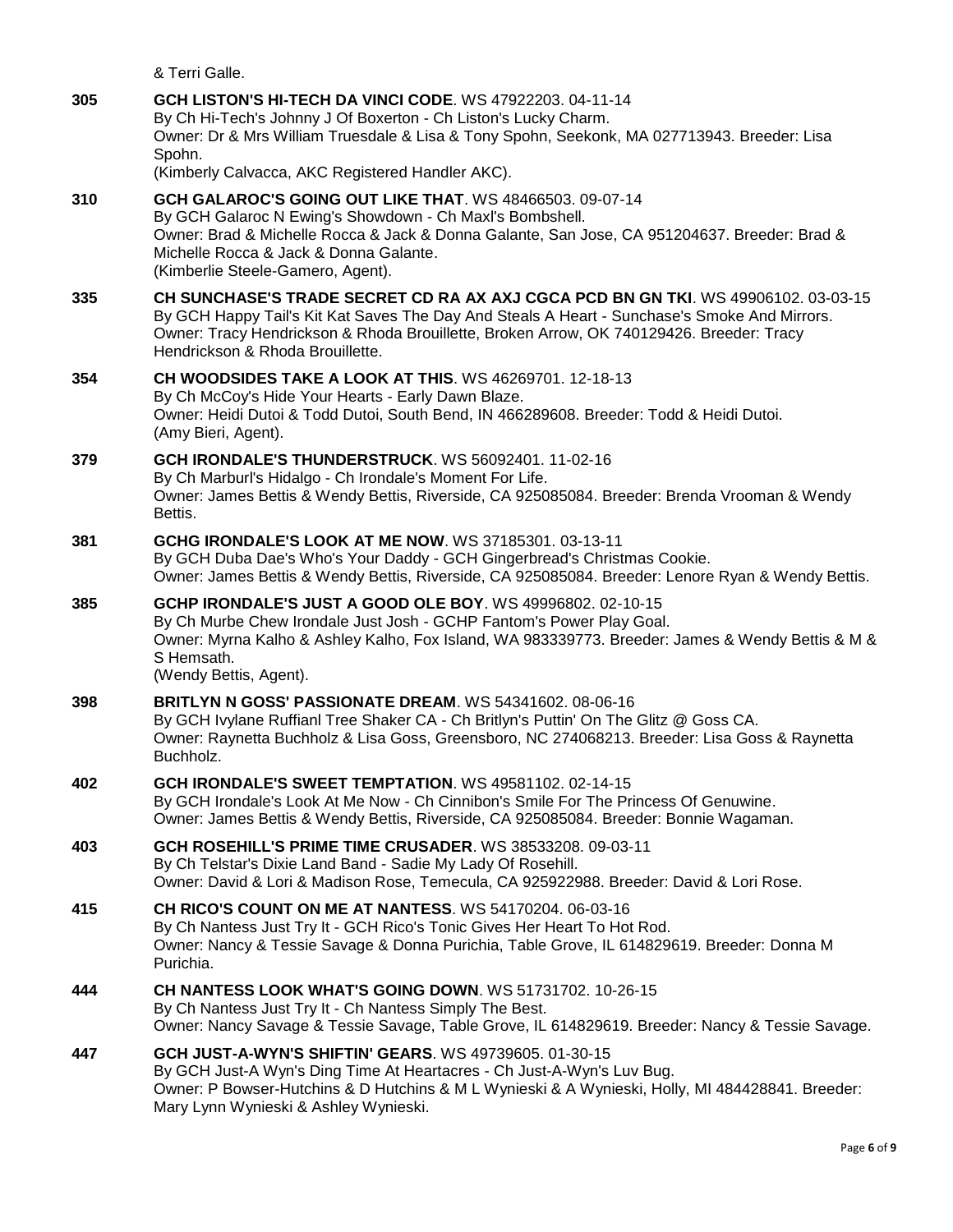**448 [CH RICO'S IF I COULD TURN BACK TIME AT NANTESS](http://infodog.com/my/drlookup2.htm?makc=WS%2054170203&mdog=Ch+Rico%27s+If+I+Could+Turn+Back+Time+At+Nantess&wins=all)**. WS 54170203. 06-03-16 By Ch Nantess Just Try It - GCH Rico's Tonic Gives Her Heart To Hot Rod. Owner: Nancy Savage & Tessie Savage, Table Grove, IL 614829619. Breeder: Donna M Purichia. **474 [CH PURE PRIDE AND PREJUDICE AT WIT'S END](http://infodog.com/my/drlookup2.htm?makc=WS%2054188212&mdog=Ch+Pure+Pride+And+Prejudice+At+Wit%27s+End&wins=all)**. WS 54188212. 04-15-16 By GCH Wit's End Night Reveler - Ch Pure Pride Keenen How Can I Refuse. Owner: Connie Haywood & Steve Stewart & Gina Currier, Davidsonville, MD 210350306. Breeder: Meg Keenen & Steve Stewart & Gina Currier. **498 [CH DANCIN' GIRLS PUTTIN ON THE RITZ CAA TKN CGC](http://infodog.com/my/drlookup2.htm?makc=WS%2048852902&mdog=Ch+Dancin%27+Girls+Puttin+On+The+Ritz+CAA+TKN+CGC&wins=all)**. WS 48852902. 12-06-14 By Sarkel's Steppin Right Along CAA RN CGC - Dancin' I'm A Total Knockout Too BN RAE AXP OF CAX IT TKI CGC. Owner: Vicki L Sinner, Hastings, NE 689015424. Breeder: Vicki L Sinner. *Parade of Performance Titleholders* **11 [KATLIN'S WHITE GOLD OF SUMMER AT FIRST](http://infodog.com/my/drlookup2.htm?makc=WS%2047418702&mdog=Katlin%27s+White+Gold+Of+Summer+At+First+Branch&wins=all) BRANCH**. WS 47418702. 05-16-14 By Naja's Enterprise Of Summer - Backbeat Bix-L's Double Trouble. Owner: Lisa C Godfrey, Chesterfield, VA 238385605. Breeder: Kathy Veglahn & Linda Johnson. **12 [SABLE SIROCCO BAR HOPPIN BABY](http://infodog.com/my/drlookup2.htm?makc=PAL202745&mdog=Sable+Sirocco+Bar+Hoppin+Baby&wins=all)**. PAL202745. 04-03-08 Owner: Lisa C Godfrey, Chesterfield, VA 238385605. Breeder: . **15 [BULLET'S OLIVER WAITS FOR NO ONE](http://infodog.com/my/drlookup2.htm?makc=WS%2032620804&mdog=Bullet%27s+Oliver+Waits+For+No+One&wins=all)**. WS 32620804. 11-11-09 By Ch Bullets Brave Heart Of Suro - Ch Savoyes Honky Tonk Gold. Owner: Deb & Don White, Plant City, FL 335655453. Breeder: Dr Jacqueline Royce. **17 [PACH PHEASANT HOLLOW'S JACK DANIEL](http://infodog.com/my/drlookup2.htm?makc=WS%2038474908&mdog=PACH+Pheasant+Hollow%27s+Jack+Daniel+CDRNMXMXJMJP5MJPSMXP5MXPSOFPAXXFPCGCATKPFDC&wins=all)  [CDRNMXMXJMJP5MJPSMXP5MXPSOFPAXXFPCGCATKPFDC](http://infodog.com/my/drlookup2.htm?makc=WS%2038474908&mdog=PACH+Pheasant+Hollow%27s+Jack+Daniel+CDRNMXMXJMJP5MJPSMXP5MXPSOFPAXXFPCGCATKPFDC&wins=all)**. WS 38474908. 06-20-11 By Ch Pheasant Hollow's Asurebet - Ch Pheasant Hollow's Hot Damn Here I Am. Owner: Nina AB Daniel & Truman W Daniel, Starksboro, VT 054877159. Breeder: Kerry Jones & Robert Detoro & Allison Jones & Patricia Detoro. **19 [PHEASANT HOLLOW'S OFFER YOU CAN'T REFUSE AX AXJ NF TKP](http://infodog.com/my/drlookup2.htm?makc=WS%2049355804&mdog=Pheasant+Hollow%27s+Offer+You+Can%27t+Refuse+AX+AXJ+NF+TKP&wins=all)**. WS 49355804. 07-05-14 By GCH Irondale's Look At Me Now - Ch Pheasant Hollow's Keys To My Car-Ma NA NAJ. Owner: Nina A B Daniel, Starksboro, VT 054877159. Breeder: Kerry Jones & Allison Jones & Barbara Grizlo & Michael Hildebrand. **20 [GCH HAPPY TAIL'S FAITH, TRUST & PIXIE DUST CD RA AX AXJ](http://infodog.com/my/drlookup2.htm?makc=WS%2043505001&mdog=GCH+Happy+Tail%27s+Faith,+Trust+&+Pixie+Dust+CD+RA+AX+AXJ&wins=all)**. WS 43505001. 02-27-13 By GCH Barbiloc's Dart Image At Happy Tails CD RA OA OAJ - Ch Happy Tail's N Maxl's All That Glitters. Owner: Eugenia Koshiol & Lori McClain & Amy Bieri, Monee, IL 604492107. Breeder: Amy Bieri & Todd Bieri & Lori McClain. **21 [XCALIBUR VON BACHBETT](http://infodog.com/my/drlookup2.htm?makc=WS%2041461305&mdog=Xcalibur+Von+Bachbett&wins=all)**. WS 41461305. 05-24-12 By Adonis Vom Grand Kevin - Icke Vom Silvertbach. Owner: Jan Blevins, Carrollton, TX 750074817. Breeder: Cathy & George Markos. **22 [GCH JOKAR'S N HAPPY TAIL'S BLONDE MOMENTS CD RA AX MXJ](http://infodog.com/my/drlookup2.htm?makc=WS%2041571902&mdog=GCH+JoKar%27s+N+Happy+Tail%27s+Blonde+Moments+CD+RA+AX+MXJ&wins=all)**. WS 41571902. 06-22-12 By Ch Illyrian's Trilogy - GCH JoKar's Blonde Ambition's Of Happy Tails. Owner: Eugenia Koshiol & Amy Bieri & Ann Schach, Monee, IL 604492107. Breeder: Carrie Cole & Amy Bieri. **55 [ROCCO DI PALMA CDX BN RA OJ OAJ OF THDA CGC](http://infodog.com/my/drlookup2.htm?makc=WS%2035839207&mdog=Rocco+Di+Palma+CDX+BN+RA+OJ+OAJ+OF+THDA+CGC&wins=all)**. WS 35839207. 11-13-10 By Ace In The Hole XI - Double A's Cabernet. Owner: Elizabeth & Michael Gene Petko, Belmont, NC 280123880. Breeder: Amy Mayers & Anton Hummer. **72 [CARLYN OAKS MIDNIGHT CHARM](http://infodog.com/my/drlookup2.htm?makc=WS%2028415702&mdog=Carlyn+Oaks+Midnight+Charm&wins=all)**. WS 28415702. 10-01-08 By Ch Heart Acres Stingray Of Cinnrhee - Ch Heartacres Charisma Of Cinnrhee. Owner: Ellen Gruber, Niles, MI 491208732. Breeder: Carol L Herman. **77 [CINNRHEE'S BY A NOSE](http://infodog.com/my/drlookup2.htm?makc=WS%2043801902&mdog=CinnRhee%27s+By+A+Nose&wins=all)**. WS 43801902. 08-13-12 By Ch CinnRhee's Shoot 'Em Up - Ch Heart Acres CinnRhee Of Kadenza. Owner: Ellen M Gruber & H Medley Small, Niles, MI 491208732. Breeder: H Medley Small. **79 [BENCHMARK'S BLACK MAGIC CD AXJ RE NF](http://infodog.com/my/drlookup2.htm?makc=WS%2013163302&mdog=Benchmark%27s+Black+Magic+CD+AXJ+RE+NF&wins=all)**. WS 13163302. 05-09-05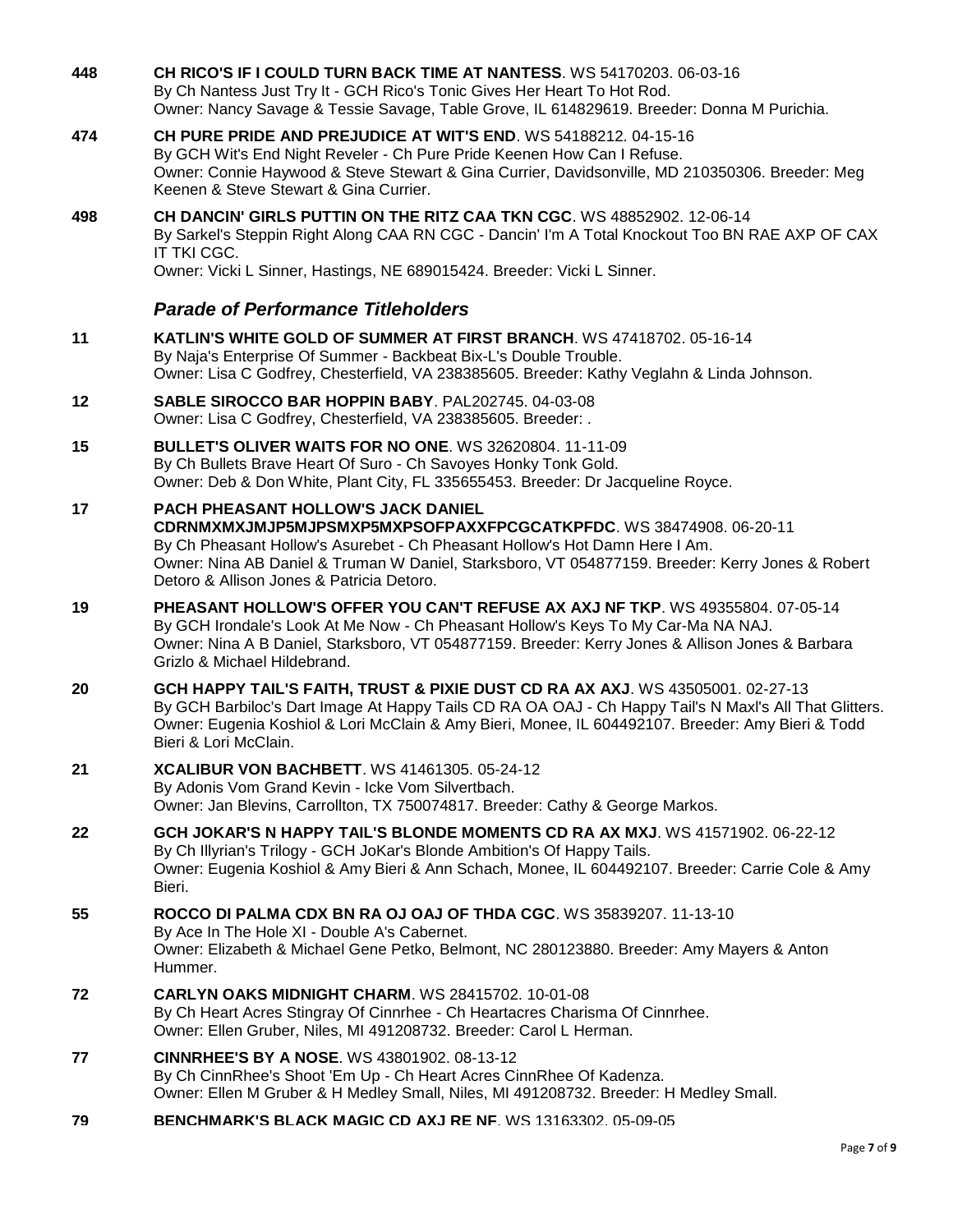By Ch Kami-Ko N' Kini Woodview Lariat - Benchmarks Aurora Star RN. Owner: Brenda Staley, Monrovia, IN 461579550. Breeder: Ellen Ellerman & Brenda Staley.

### **110 [CH CT GREAT EXPECTATIONS WINIFRED WILL DO! VCD1 CD RE BN NA HIAS HSBS CGCA](http://infodog.com/my/drlookup2.htm?makc=WS%2039438202&mdog=Ch+CT+Great+Expectations+Winifred+Will+Do!+VCD1+CD+RE+BN+NA+HIAS+HSBS+CGCA&wins=all)**. WS 39438202. 09-02-11

By Marc Del Benicadell - HC CT Shera's Great Expectations VCD1 TDX VST TDU TD AX AXJ NF NJPHSASDHXASMHXBC.

Owner: Reegan Ray & Dr William Polonsky, Encinitas, CA 920244538. Breeder: Reegan Ray.

**131 [CH BREHO ALMOST GOT AWAY CGC BN PCD CD RN RATCH FDC](http://infodog.com/my/drlookup2.htm?makc=WS%2041013601&mdog=Ch+Breho+Almost+Got+Away+CGC+BN+PCD+CD+RN+RATCH+FDC&wins=all)**. WS 41013601. 04-15-12 By Ch Storybook Page After Page - GCH Breho Emerson Dream Walkin' RN BN CD. Owner: Suzanne Crites & Brenda Stuckey & Karen Emerson & T Galle, Hot Springs, AR 719132832. Breeder: Suzanne Crites & Brenda Stuckey & Karen Emerson & T Galle.

#### **133 [DJANGO UNCHAINED VON MORDA ARDOR AX MXJ NAP OJP XF OFP CAX5 FCAT5](http://infodog.com/my/drlookup2.htm?makc=WS%2050265501&mdog=Django+Unchained+Von+Morda+Ardor+AX+MXJ+NAP+OJP+XF+OFP+CAX5+FCAT5&wins=all)**. WS 50265501. 01-21-14

By Twinkle Star V. Eurozone - Blue Moon Von Morda Ardor. Owner: Laurie Frodsham, Canton, NC 287165503. Breeder: Eva Jankovic.

#### **135 [MACH KISS'N TELL'S DOC HOLIDAY RN MXB MJC](http://infodog.com/my/drlookup2.htm?makc=ILP160836&mdog=MACH+Kiss%27N+Tell%27s+Doc+Holiday+RN+MXB+MJC+OJP+XF+NFP+T2B+CA+RATN&wins=all) OJP XF NFP T2B CA RATN**. ILP160836. 03-20- 07

By Belmanta New Millenium - Boyarka's Kiss 'N Tell. Owner: Laurie Frodsham, Canton, NC 287165503. Breeder: Cindy L Laschowski.

- **181 [CANNON VON BACHBETT](http://infodog.com/my/drlookup2.htm?makc=WS%2052326803&mdog=Cannon+Von+Bachbett&wins=all)**. WS 52326803. 11-19-15 By Sam Von Bachbett - Olissa Vom Verdener Dom. Owner: Sarah Osborne, Richmond, VA 232313411. Breeder: George Markos & Cathy Hubert-Markos.
- **188 [CH DEBLYN'S PEPRHL WICKED CDX BN RE MX MXJ NF](http://infodog.com/my/drlookup2.htm?makc=WS%2045881505&mdog=Ch+DebLyn%27s+Peprhl+Wicked+CDX+BN+RE+MX+MXJ+NF&wins=all)**. WS 45881505. 12-02-13 By Ch Storybook's Page After Page - Ch Peprhl Life's A Dance With DebLyn VCD2 RE AX AXJ PT. Owner: Sue Ann Thompson, North Liberty, IA 523179540. Breeder: Deb & Caitlyn Owens & Sue Ann Thompson.

#### **195 [SUNCHASE'S MAN IN BLACK CDX BN GN RE CA DN](http://infodog.com/my/drlookup2.htm?makc=WS%2035563704&mdog=Sunchase%27s+Man+In+Black+CDX+BN+GN+RE+CA+DN&wins=all)**. WS 35563704. 10-14-10 By Breezewoods Lord Of Wystmont - Sunchase's Little Black Dress. Owner: Shirley Williams & Tracy L Hendrickson, Fort Smith, AR 729020789. Breeder: Tracy Hendrickson & Rhoda Goselin-Brouillette.

### **196 [CH GALAROC N EWING'S SHOW OFF MX MXJ](http://infodog.com/my/drlookup2.htm?makc=WS%2037253803&mdog=Ch+Galaroc+N+Ewing%27s+Show+Off+MX+MXJ&wins=all)**. WS 37253803. 04-05-11 By Ch Ewing's Maverick Of Maxl - GCH DLG Rainbow's End. Owner: Mark & Janet Ewing & M Rocca & D Galante, Greenwood, MO 640340350. Breeder: Michelle Rocca & Donna Galante & Lori McClain.

- **198 [CH GALAROC N EWING'S SHOW BIZ AXP AJP](http://infodog.com/my/drlookup2.htm?makc=WS%2037253804&mdog=Ch+Galaroc+N+Ewing%27s+Show+Biz+AXP+AJP&wins=all)**. WS 37253804. 04-05-11 By Ch Ewing's Maverick Of Maxl - GCH DLG Rainbow's End. Owner: Mark & Janet Ewing & Michelle Rocca & Donna Galante, Greenwood, MO 640340350. Breeder: Michelle Rocca & Donna Galante & Lori McClain.
- **200 [CEDARLIN'S GRACEFUL BEGINNINGS AXP AJP](http://infodog.com/my/drlookup2.htm?makc=WS%2030892103&mdog=Cedarlin%27s+Graceful+Beginnings+AXP+AJP&wins=all)**. WS 30892103. 06-15-09 By Ch Naja's Enterprise Of Summer - Ch Regal's Full Of Ten Der Grace CD RE OAP AJP NFP. Owner: Rebecca & Eric Gilchrist, North Liberty, IA 523179730. Breeder: Rebecca Gilchrist & Korinne Vanderpool.
- **202 [BRUSH HILL'S DEBUTANTE AT SINNOTT AXP MJP OFP CAA CGC TKN](http://infodog.com/my/drlookup2.htm?makc=WS%2044650804&mdog=Brush+Hill%27s+Debutante+At+Sinnott+AXP+MJP+OFP+CAA+CGC+TKN&wins=all)**. WS 44650804. 06-08-13 By Ch Belco's Kiss My Grizz - Brush Hill's Thrill Of It All. Owner: Cara & Gerard Armour, Bolton, MA 017401127. Breeder: Megan Drew & Ellen Bradley.
- **204 [SINNOTT'S RISE OF THE PHOENIX OA AXJ OF CA CGC TKN](http://infodog.com/my/drlookup2.htm?makc=WS%2052166004&mdog=Sinnott%27s+Rise+Of+The+Phoenix+OA+AXJ+OF+CA+CGC+TKN&wins=all)**. WS 52166004. 11-24-15 By Avalon's Justice Of Windsong - Ch Brush Hill's Debutante At Sinnott AXP MJP OFP CAA CGC TKN. Owner: Cara & Gerard Armour, Bolton, MA 017401127. Breeder: Cara Armour & Gerard Armour.
- **210 [INDIGO'S WYNNING IZ EZ CDX GN RE CA](http://infodog.com/my/drlookup2.htm?makc=WS%2034020401&mdog=Indigo%27s+Wynning+Iz+Ez+CDX+GN+RE+CA&wins=all)**. WS 34020401. 05-28-10 By Storybook Page After Page - Indigo's Luck Be A Lady V Turo. Owner: Shirley Williams, Fort Smith, AR 729020789. Breeder: Diane Monson & Lynn Cooch.
- **211 [MACH PACH4 YDK'S DESERT WEST WIND CD BN RE MXB MJS MXP11 MXPC MJP12 MJPC PAX4](http://infodog.com/my/drlookup2.htm?makc=WS%2017961701&mdog=MACH+PACH4+YDK%27s+Desert+West+Wind+CD+BN+RE+MXB+MJS+MXP11+MXPC+MJP12+MJPC+PAX4+XF&wins=all)**